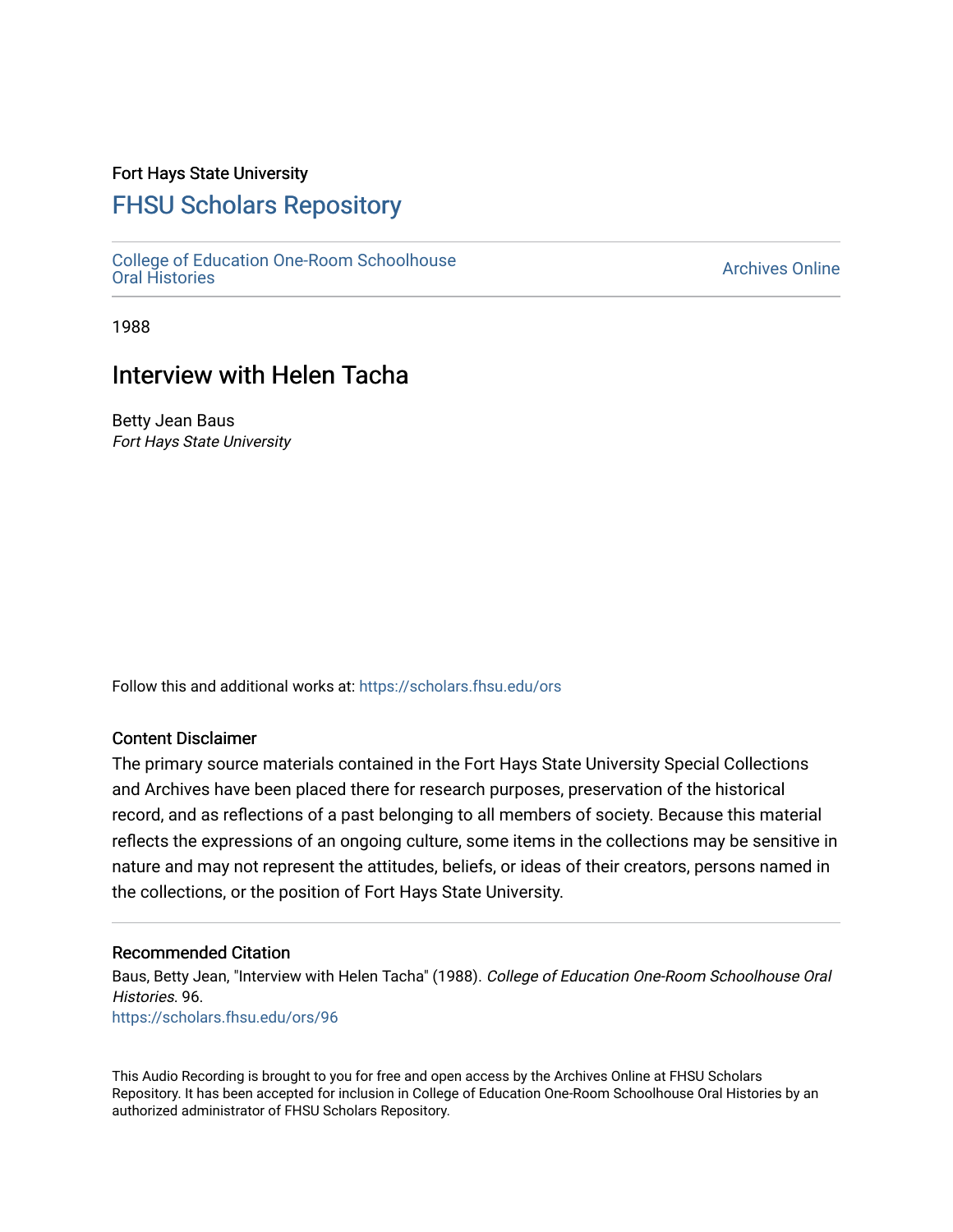Oral History of Helen Tacha One- Room Country School Teacher  $104$ 

5

Fort Hays State University School\_ of Education 1988

Betty Jean Baus

B.S. in Elementary Ed., Fort Hays Kansas State College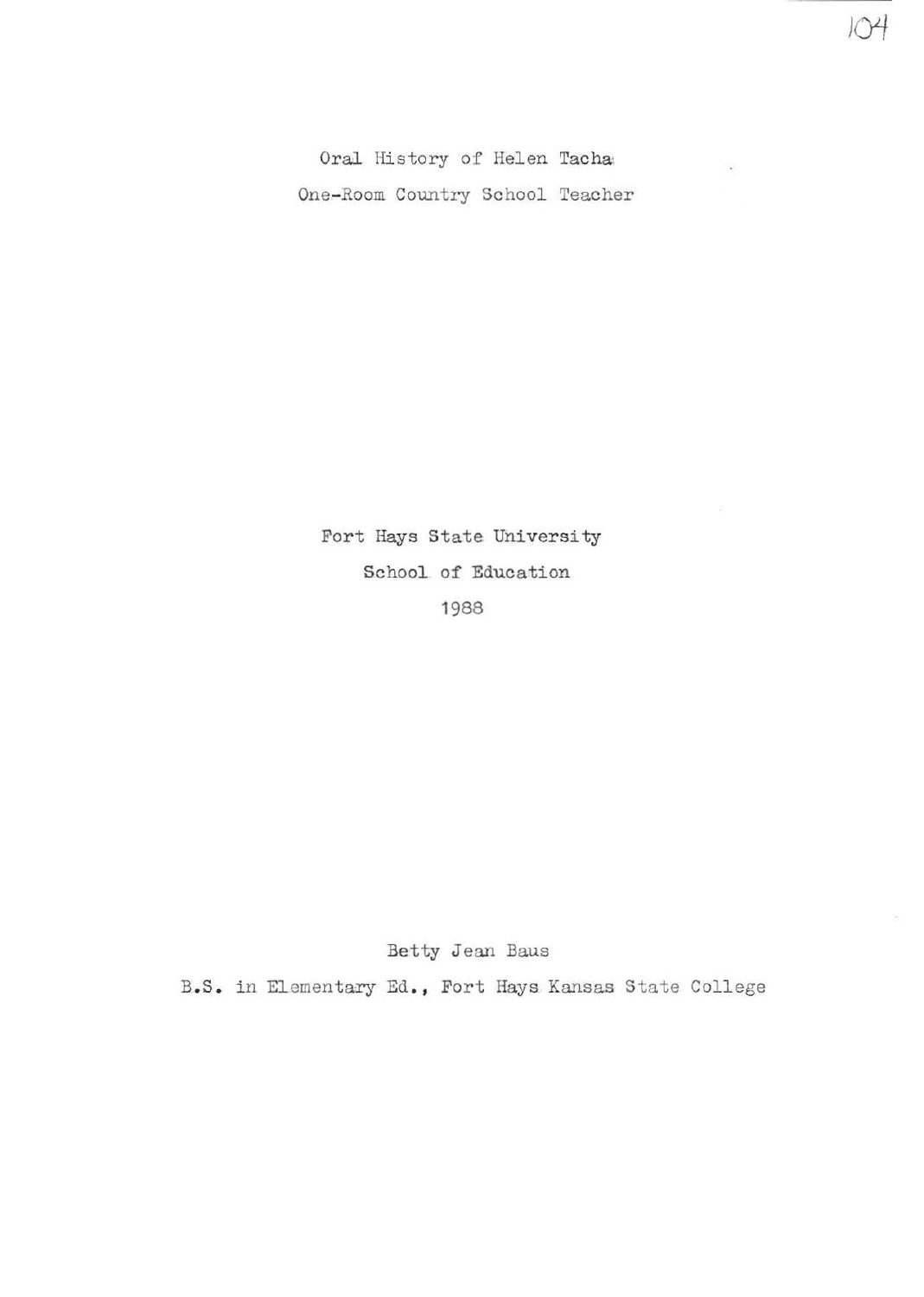### **Oral** History of Helen Tacha

- Baus: Today's date is July 10, 1988 and the location of the interview is Oberlin, Kansas. I'm Betty Jean Baus and I'm conducting an oral history interview with Helen Tacha, who in the past was a one-room schoolhouse teacher. Helen, would you give me some background information on yourself, like the schools you attended?
- Tacha: I attended grade school and then high school at Jennings. Then went to normal training, so I could teach.
- Baus : Alright, what years did you teach?
- Tacha: Nineteen twenty-nine, nineteen thirty and thirty- one .
- Baus: Alright, at what schools did you teach?
- Tacha: Just Guster.
- Baus : What subjects were studied at your school?
- Tacha: Reading, writing and arithmetic, history, English, spelling and government.
- Baus : Alright, what was the length of the school day and school year?
- Tacha: The school day, we started at nine o'clock in the morning and the year was nine months.
- Baus : What teaching methods were used?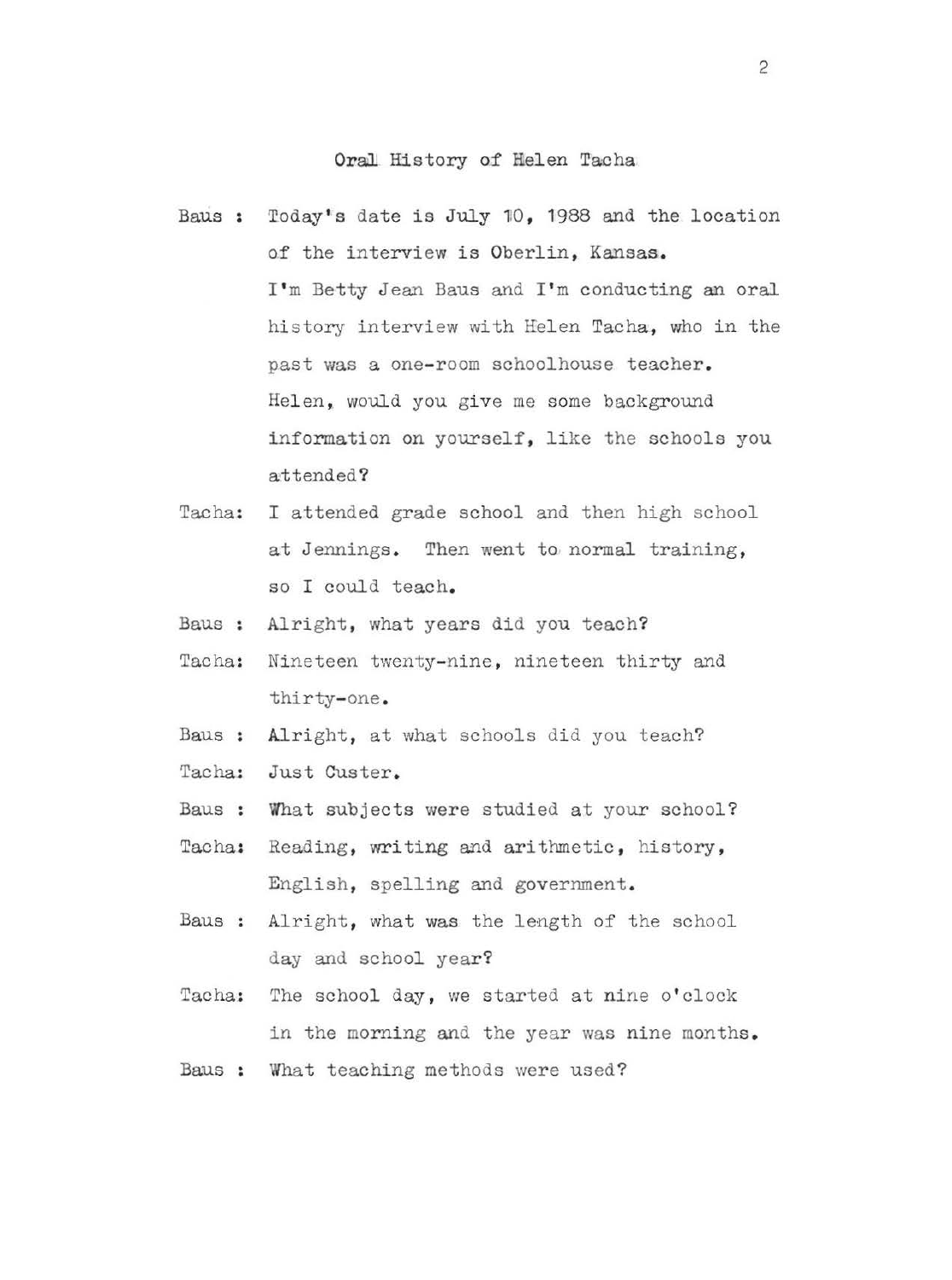- Tacha: Well, I don't know that we had any special teaching methods. We had all eight grades, so we had to get in what we could in a day's time.....They had to read and they had to do their arithmetic problems, spell and they had their penmanship.
- Baus : What teaching aids were made available?

 $\frac{1}{2}$ 

- Tacha: Well, we didn't have very many teaching aids, just what you kind of could pick up yourself. We did have.....there was no library, but there were encyclopedias.
- Baus : Describe a typical school day curriculum.
- Tacha: Well, we started at nine o'clock in the morning. We had our fifteen minute recess and an hour for noon. Then another fifteen minute recess.....then school was out.
- Baus: Do you remember what subjects you taught, say in the morning or in the afternoon?
- Tacha: No, I can't really remember how we did that.
- Baus : Were competency tests taken for performance purposes?
- Tacha: No, I don't think so..... You just had to use your own judgement and go by their grades.
- Baus : How did you decide on a textbook?
- Tacha: Well, I think the county superintendent did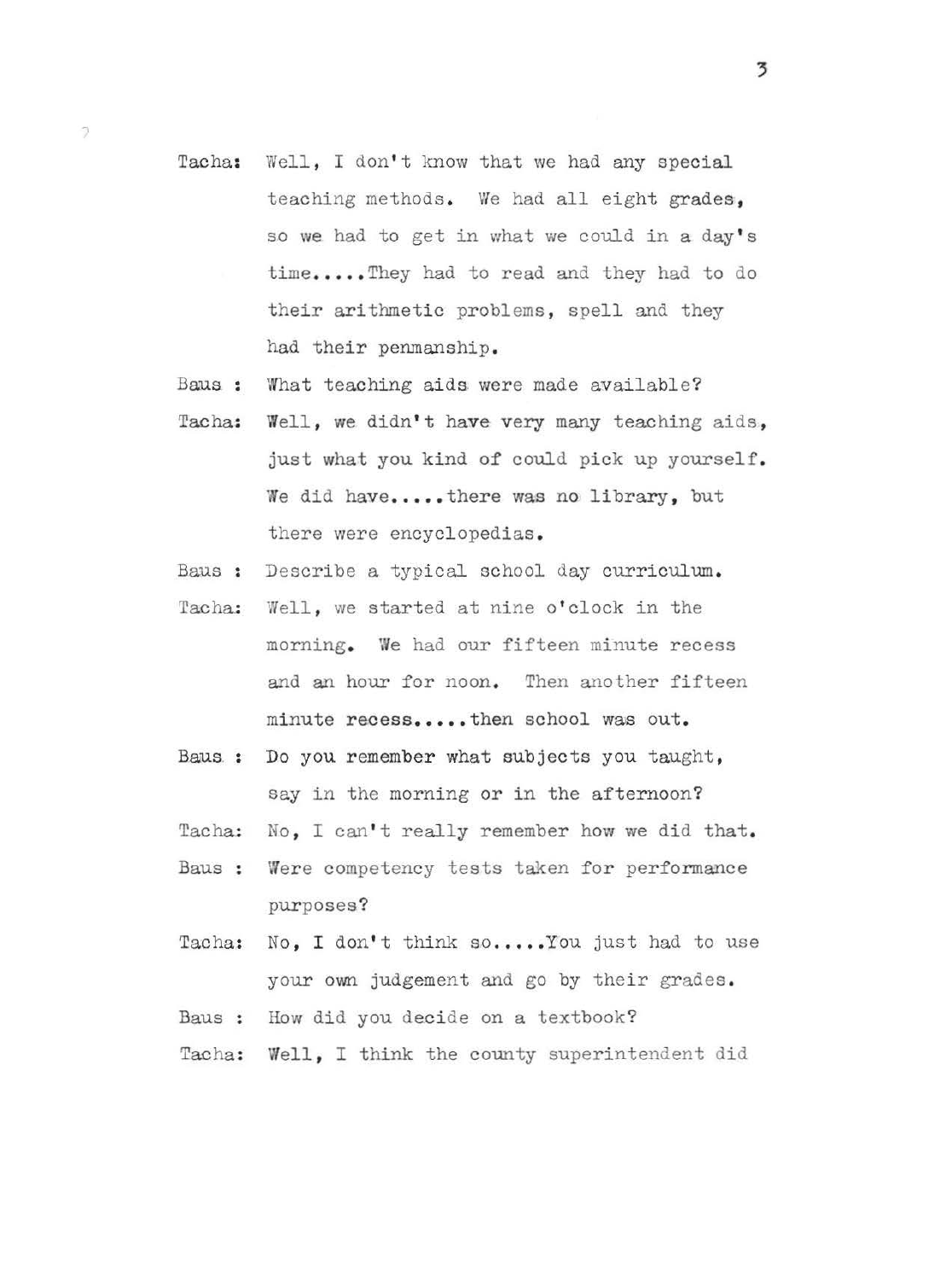all that.....what, what they were supposed to take.

- Baus : Where did they come from?
- Tacha: Well. I imagine they come from the state.
- Baus : What were some rules of the school?
- Tacha: Well, we had our rules and I suppose every country school probably had their own rules .....but I don't know that they were any different than they are today.
- Baus : What were some special observances of your school?
- Tacha: Well, we had Christmas programs, literaries and things like that. I can't remember that we had any contests of any kind..... spelling bees. We'd spell down.
- Baus : Did Custer school have a graduation exercise?
- Tacha: No, they didn't..... I think they had to go to the county for that.
- Baus : Would you describe a typical day before and after school?
- Tacha: Oh, we went to school in the morning, had to build a fire and bring in the water. I don't know that we did anything special after school, but go home.

Baus : How were teaching ways or habits different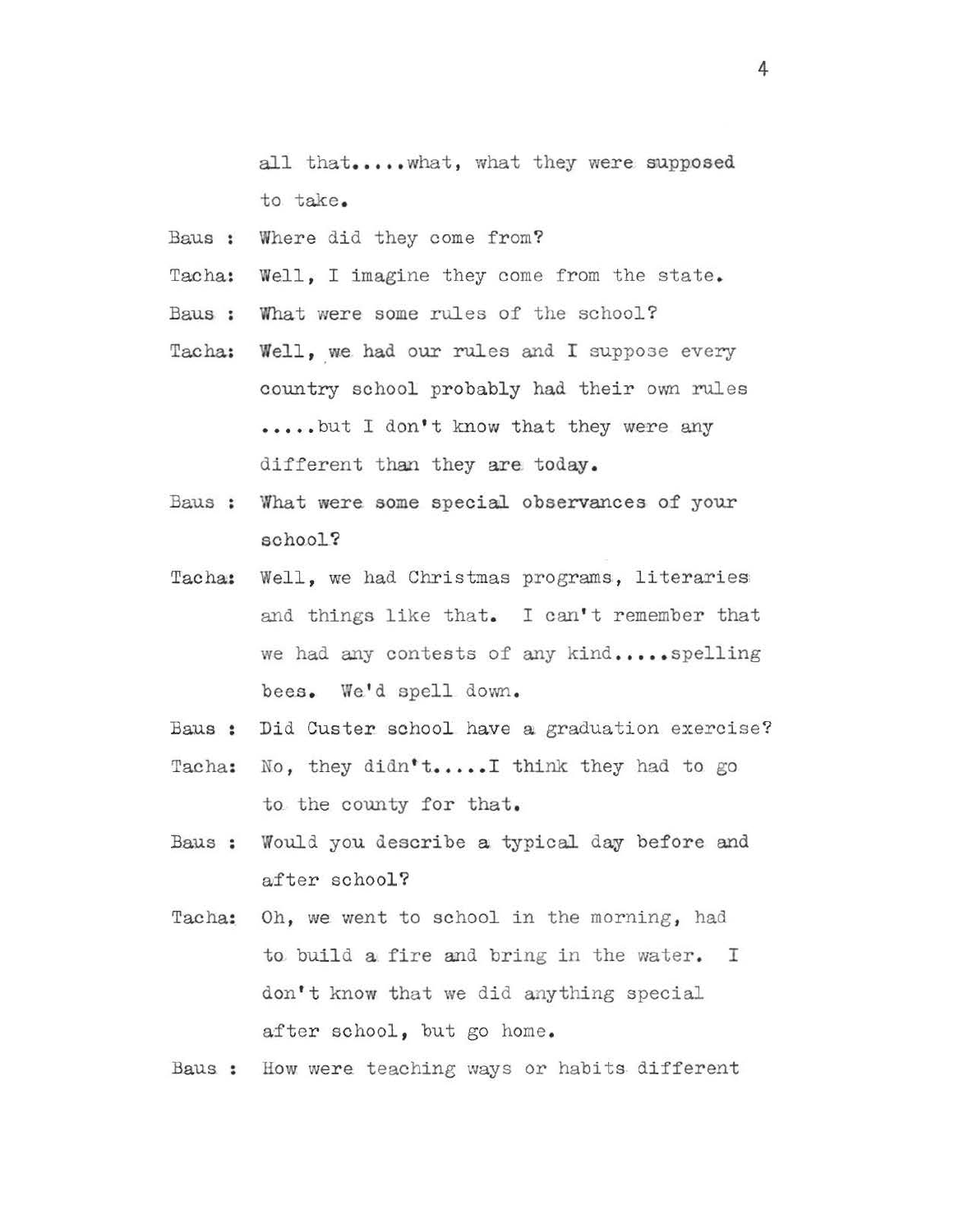now than when you taught?

- Tacha: Well, each grade has their own teacher now and we had..... we had all eight grades and you couldn't give them very much time.
- Baus : How were teachers expected to conduct themselves in the community?
- Tacha: Well, I don't know that we had anything special to do. There wasn't really anything to go to in the community. Of course, we were supposed to have good ethics and morals.
- Baus: Were you allowed to dance?
- Tacha: Oh yes, we.....I did.
- Baus : Okay. Were you in charge of any extracurricular activities?
- Tacha: No, there wasn't any really.
- Baus : How were discipline problems with the children handled?
- Tacha: I don't know that we really had any.....that I had any problems with.....but oh, they probably had to give. up their recess or something like that.....that was about it.
- Baus: Were parents involved in the discipline process?
- Tacha: Not where I taught. I thought they were all pretty good.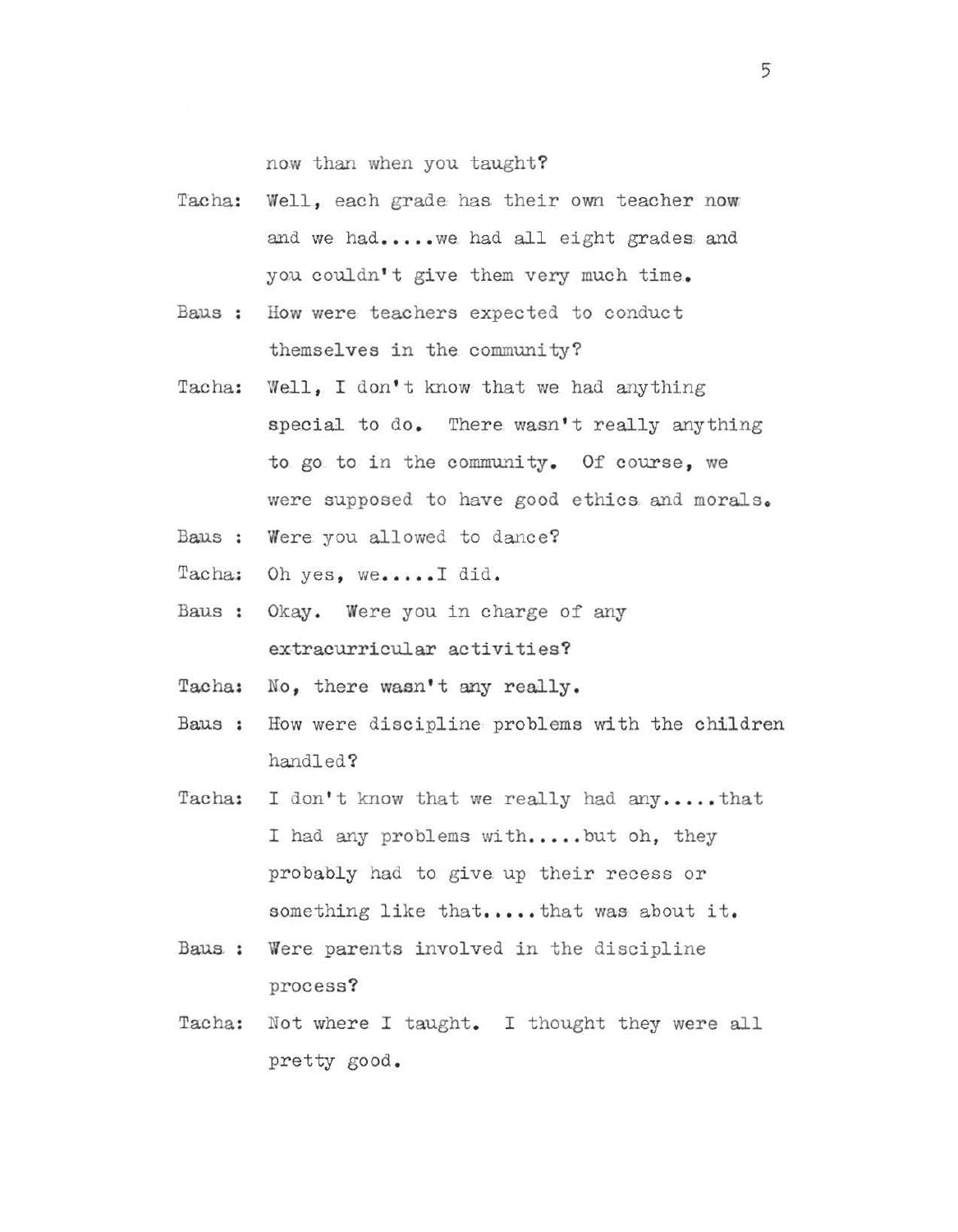- Baus : Where did you live while teaching at Custer school ?
- Tacha: Well, I boarded at a neighbor's home and then the second year I was married, so I drove from home .
- Baus : How much schooling did you have in order to teach?
- Tac ha: Well, I graduated from high school and normal training.
- Baus: How long was the normal training?
- Tacha: I think it was four weeks.
- Baus : Do you remember when the schoolhouse was built?
- Tacha: No, I don't.
- Baus : What materials were used to build the schoolhouse?
- Tacha: Our school, it was a wooden schoolhouse..... made of lumber.
- Baus : Was Custer school a public school?
- Tacha: Anyone could go there in the district.
- Baus: What type of heating, lighting and toilets were available?
- Tacha: Oh, we had a pot-bellied stove and we had coal oil lamps on the walls and our toilets were outdoors.
- Baus : How did the school get its water?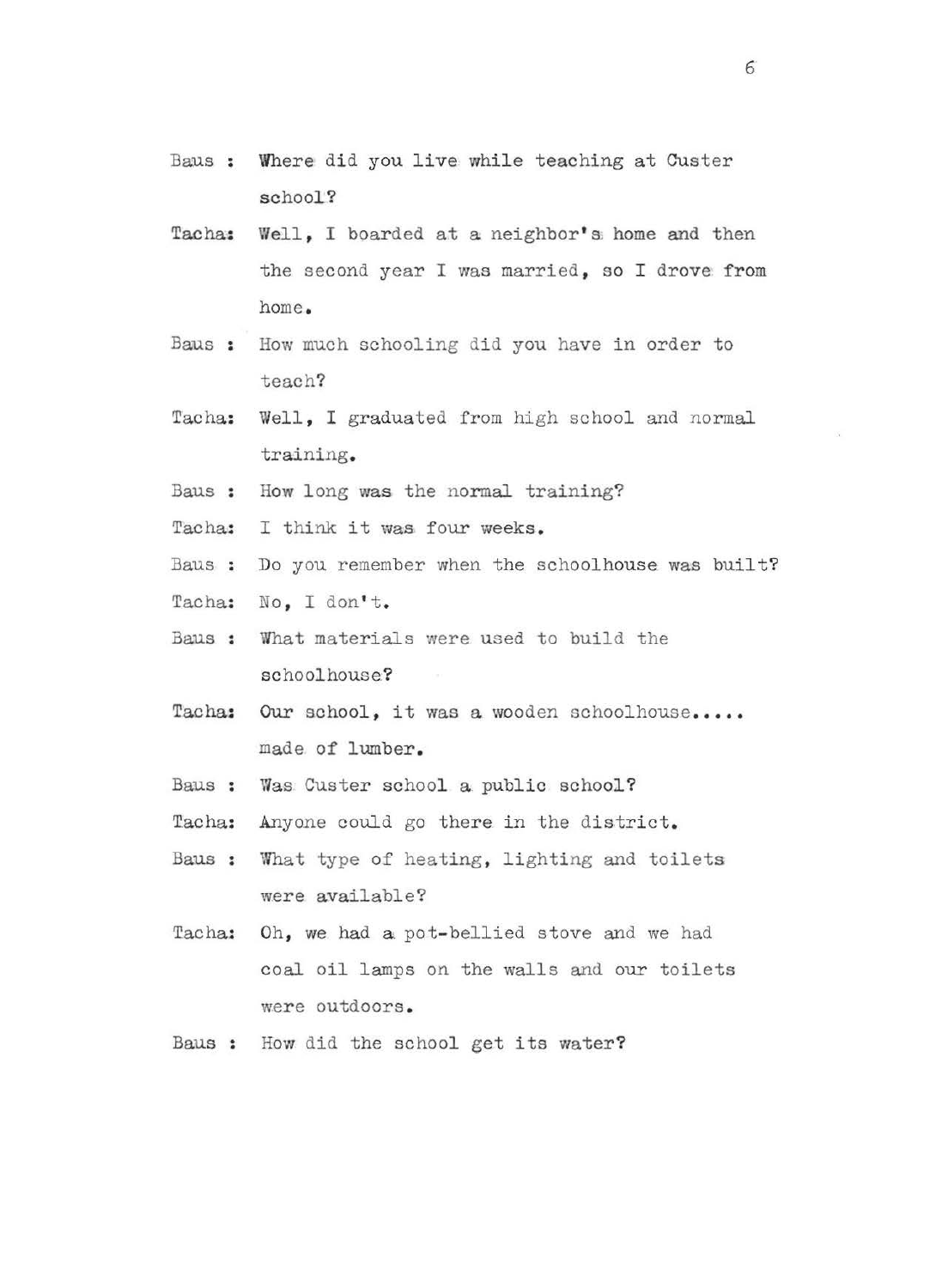- Tacha: We had a windmill.
- Baus : What is the significance of the school name?
- Tacha: Well, it was the Custer Township. so I suppose that's where the name come from.
- Baus : Could you describe the interior of the school?
- Tacha: Well, I think it was above average for a country school.....had the desks in. They were well kept and the walls were always painted. For a country school, it was, I think above average .
- Baus : Who was in charge of the upkeep of the building?
- Tacha: I think, I suppose the school board was.
- Baus : Do you know what happened to the schoolhouse?
- Tacha: No, but I wish I did.
- Baus : What was the usual age a child began school?
- Tacha: Oh, they had to be six years old.
- Baus : Did many children move in and out of school during the year?
- Tacha: Not.....not very often. I didn't have many.
- Baus : What was the greatest distance traveled by any student and what was the mode of transportation?
- Tacha: Well, I think the furtherest one was about three miles. Of course, their folks brought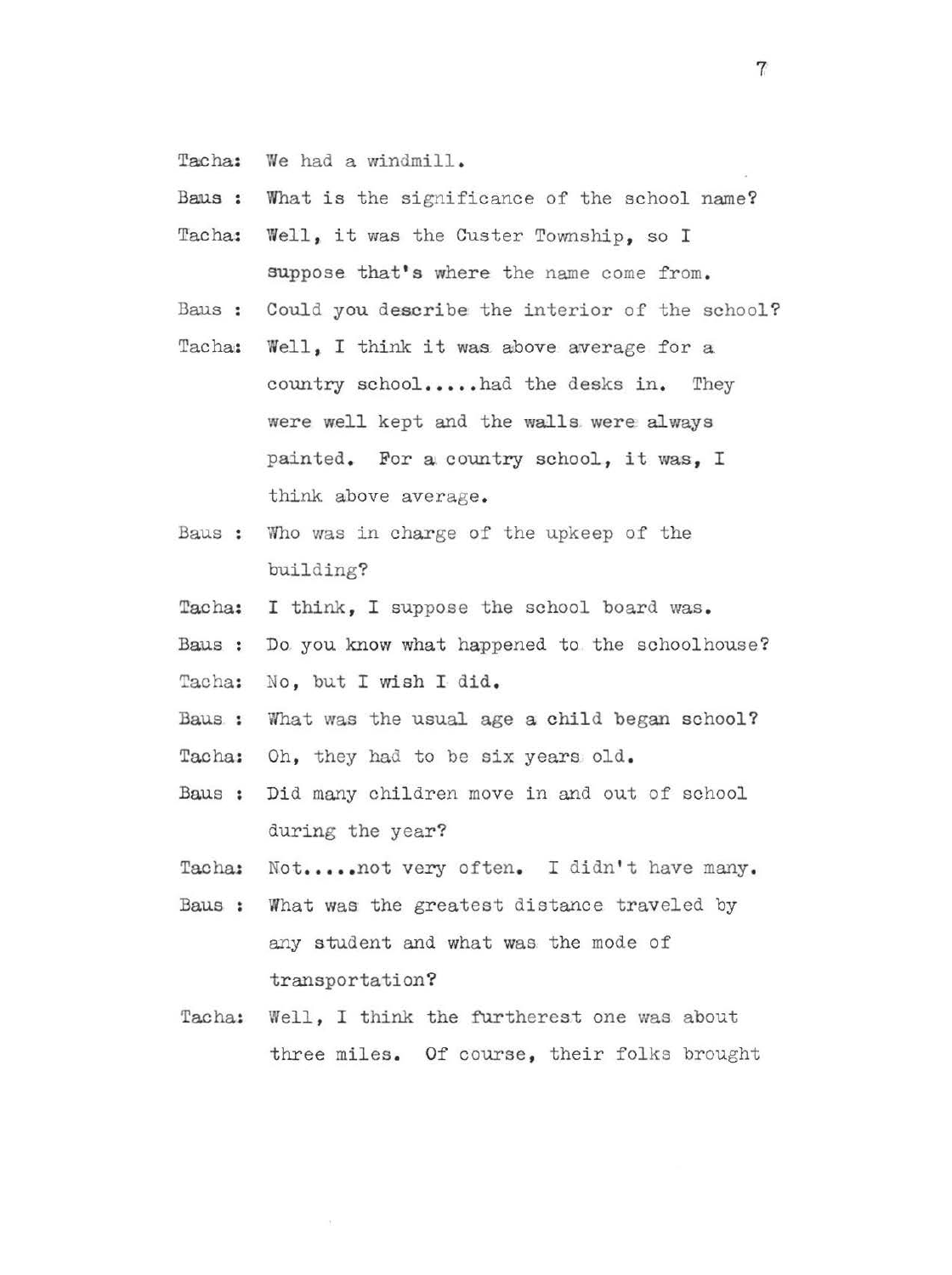them in a buggy.....horse and buggy.

- Baus: Did any students walk?
- Tacha: Did what?
- Baus : Did any students walk?
- Tacha: Oh yes..... they rode a horse, or the folks brought them.
- Baus : How many students went to this school?
- Tacha: Oh, I think there was about twelve.
- Baus : What grade levels did you teach?
- Tacha: Eight grades.....from the first to the eighth grade.
- Baus: What type of occupations did the students usually take up?
- Tacha: Oh, I think the girls probably went to teaching and the boys were farmers.
- Baus : Did the students of Custer school come from a particular cultural or heritage background?
- Tacha: No they.....just who lived in the community. They were Bohemian or, or a, just anyone could go.
- Baus : Alright, what was the dress and overall appearance of the students?
- Tacha: Oh, they were well dressed. They.....the girls wore dresses and the boys wore overalls • ••• • They didn' t have jeans then.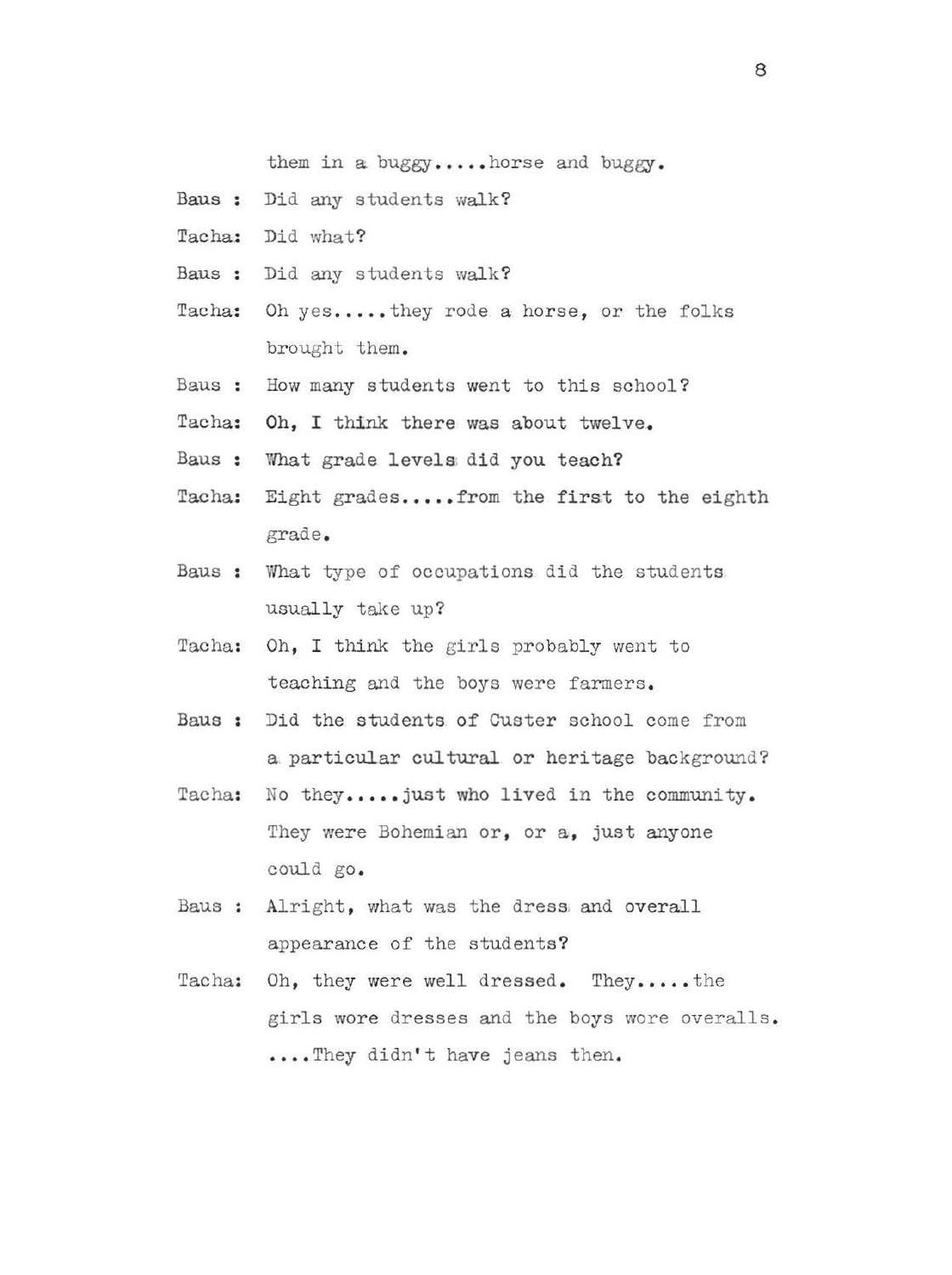- Baus: What was the cost of education to the student and his family?
- Tacha: Well, I don't imagine it was any more than..... not too much..... that in those days..... not like it is now.
- Baus : Do you know what the boundaries of the school's jurisdiction were?
- Tacha: No, I don't.
- Baus : Was the schoolhouse used for community social activities as well as for education?
- Tacha: Not that I know of, unless they voted there.
- Baus : Was there a school board for your school?
- Tacha: Yes.
- Baus : Do you remember any school board member names?

Tacha; Yes. Do you want me to give them?

- Baus : Please .
- Tacha: Okay. Lewis Vavroch, Tandy Nelson and Walt Gaumer.
- Baus: Are any of these men deceased?
- Tacha: All of them.
- Baus : Did Custer have an organization similar to a PTA?
- Tacha: No, they did not.
- Baus: Who hired and fired the teachers?
- Tacha: Well, the school board.